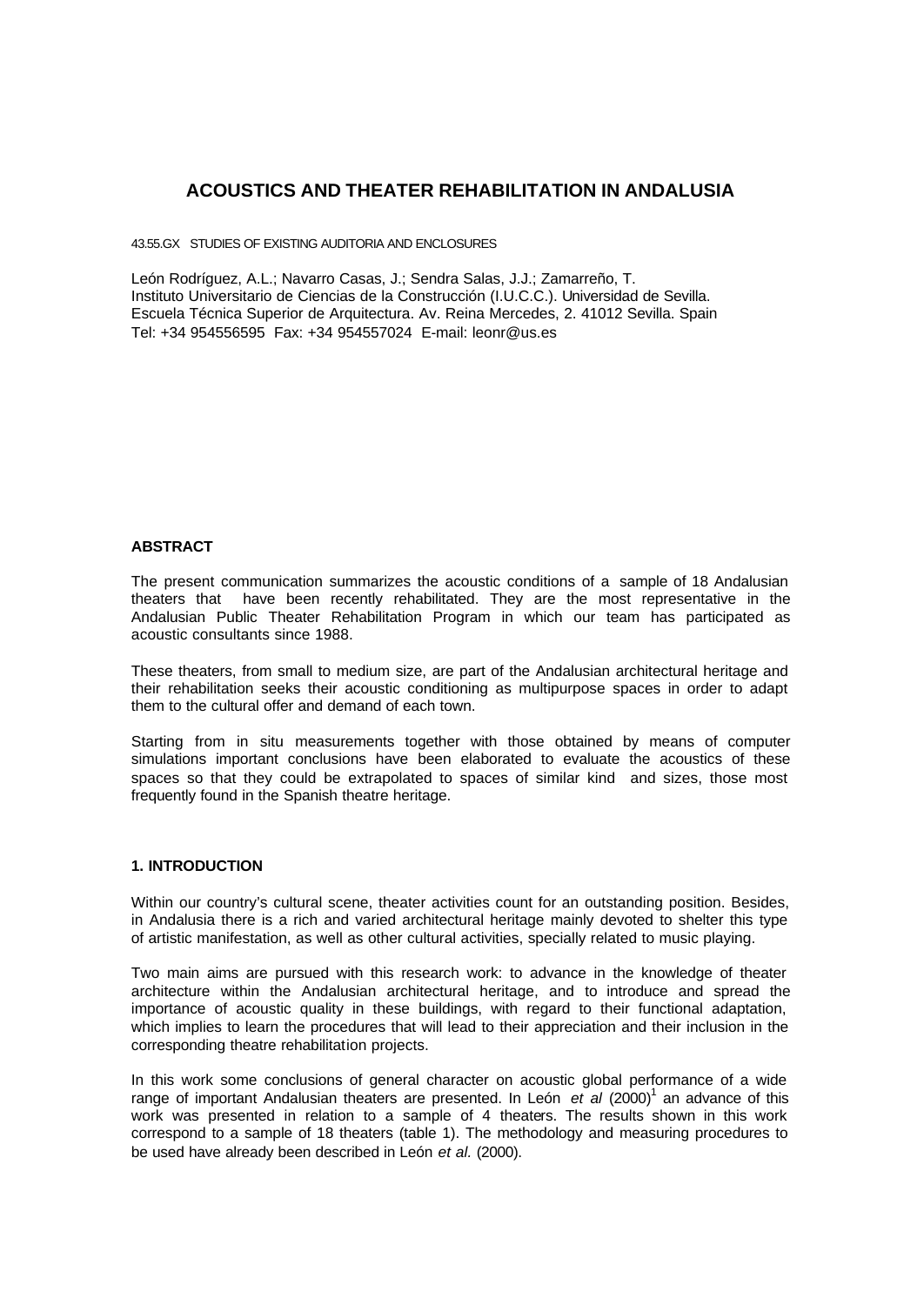| $N^{\circ}$    | <b>THEATER</b>                | Locality                            | Year of<br>construc. | Year of<br>rehabilit. | Hall<br>Volume <sup>2</sup><br>(m <sup>3</sup> ) | Capa<br>-city |
|----------------|-------------------------------|-------------------------------------|----------------------|-----------------------|--------------------------------------------------|---------------|
| $\mathbf 1$    | <b>TEATRO APOLO</b>           | Almería                             | 1882                 | 1993                  | 1393                                             | 368           |
| 2              | <b>TEATRO SAAVEDRA</b>        | Cantoria, Almería                   | 1926                 | 1989                  | 785                                              | 190           |
| 3              | <b>TEATRO VILLAESPESA</b>     | Sorbas, Almería                     | 1900                 | 1997                  | 1062                                             | 273           |
| 4              | <b>TEATRO FALLA</b>           | Cádiz                               | 1905                 | 1985                  | 8114                                             | 1038          |
| 5              | <b>TEATRO OLIVARES-VEAS</b>   | Arcos de la F <sup>ra</sup> . Cádiz | 1910                 | 1993                  | 790                                              | 221           |
| 6              | <b>TEATRO VILLAMARTA</b>      | Jerez de la F <sup>ra</sup> . Cádiz | 1928                 | 1993                  | 7988                                             | 1221          |
| $\overline{7}$ | <b>TEATRO PRINCIPAL</b>       | Puerto Real, Cádiz                  | 1859                 | 1993                  | 2214                                             | 444           |
| 8              | <b>TEATRO DE LAS CORTES</b>   | San Fernando, Cádiz                 | 1804                 | 1999                  | 2492                                             | 360           |
| 9              | <b>GRAN TEATRO DE CÓRDOBA</b> | Córdoba                             | 1873                 | 1986                  | 6071                                             | 946           |
| 10             | <b>TEATRO GARNELO</b>         | Montilla, Córdoba                   | 1917                 | 1995                  | 2062                                             | 333           |
| 11             | <b>TEATRO-CINE VICTORIA</b>   | Priego de Córdoba                   | 1961                 | 1992                  | 4232                                             | 539           |
| 12             | TEATRO ISABEL LA CATÓLICA     | Granada                             | 1950                 | 1993                  | 5035                                             | 689           |
| 13             | <b>TEATRO-CINE IDEAL</b>      | Baza, Granada                       | 1920                 | 2001                  | 1694                                             | 299           |
| 14             | <b>GRAN TEATRO DE HUELVA</b>  | Huelva                              | 1923                 | 1990                  | 4800                                             | 672           |
| 15             | <b>TEATRO CAPITOL</b>         | Cortegana. Huelva                   | 1957                 | 1999                  | 2999                                             | 515           |
| 16             | <b>TEATRO DARYMELIA</b>       | Jaén                                | 1927                 | 1987                  | 1888                                             | 417           |
| 17             | <b>TEATRO LOPE DE VEGA</b>    | Sevilla                             | 1929                 | 1983                  | 5902                                             | 815           |
| 18             | TEATRO GUTIÉRREZ DE ALBA      | Alcalá de Guadaira. Sevilla         | 1931                 | 1986                  | 2251                                             | 395           |

**Table 1**. Sample of the Andalusian case-study theaters



**Fig.1** Lope de Vega Theater. Seville **Fig.2** Falla Theater. Cádiz



## **2. REVERBERATION**

In figures 3 and 4 the values corresponding to average reverberation times  $(RT<sub>mid</sub> 500-1000 Hz)$ are shown, measured in empty halls, as well as those obtained for a 100% occupancy simulation. The latter have been determined by means of computer simulation models.

Results are shown for three different conditions: [1] original condition, previous to rehabilitation intervention; [2] after architectural and acoustic rehabilitation; and [3], after installing an acoustic shell on the stage in those theaters which, after rehabilitation, have been fitted with that equipment. The values measured in situ and those simulated have been compared to those given by Beranek<sup>3</sup> for a sample of 14 Opera Houses with good acoustics.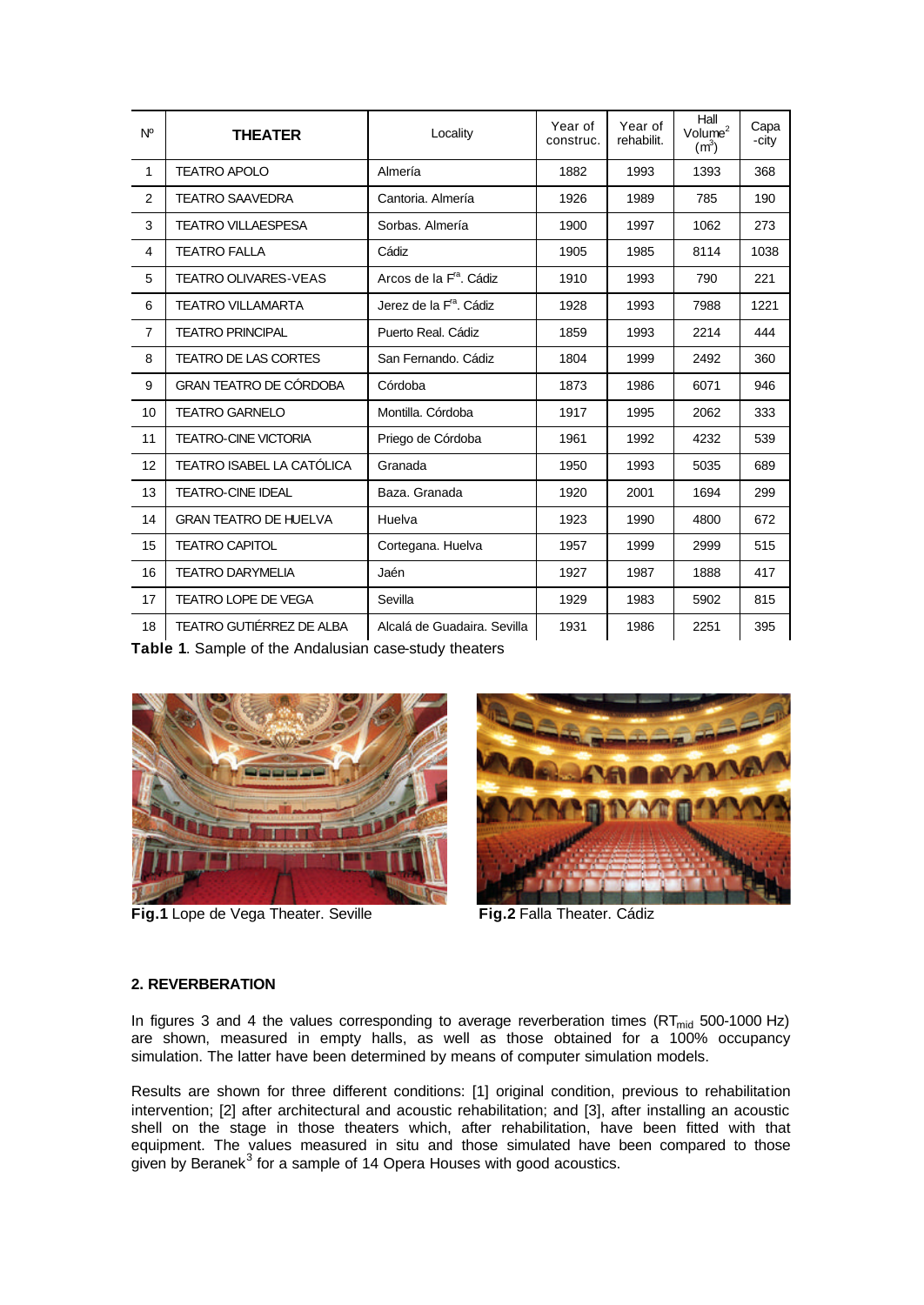

#### **Conclusions:**

- The absorbing surfaces that do have more influence on reverberation times are the audience areas and the decoration and stage machinery of the stage boxes, since both sum up more than 75% of the total theater's absorption (hall+stage). Absorption of stages, not only in theaters with "Italian" typology but also in those with "Movie-theater" typology, is usually around 40%, while in audience areas they have an average repercussion of 35% of total absorption. According to the aforementioned, intervention on the sound absorption of the rest of the hall's coatings and linings (excluding the stage), which suppose 25% of total absorption, will be of use to qualify its acoustics: Theater or Concert-Hall.

- After using absorption coefficients from different authors with regard to audience areas, it has been possible to verify that those proposed by Beranek $<sup>4</sup>$  for the various types of stalls allows us</sup> to estimate adequately the reverberation times of halls corresponding to the typologies and sizes of halls present in Andalusian theaters. Thus, the use of these absorption coefficients, in simulation models, is valid to estimate reverberation times of theaters in the presence of spectators.

- The range of values for low, mid and high frequencies of reverberation times in Andalusian theaters<sup>5</sup>, in the case of empty halls (in situ measuring) and of fully occupied halls (simulation models) are shown in table 2.

| <b>REVERBERATION TIMES IN ANDALUSIAN THEATERS</b><br>(Hall volume: from 800 to 8000 $m^3$ , approx) |                    |                 |                 |  |  |  |
|-----------------------------------------------------------------------------------------------------|--------------------|-----------------|-----------------|--|--|--|
| <b>FINAL CONDITION</b>                                                                              | <b>FREQUENCIES</b> |                 |                 |  |  |  |
|                                                                                                     | Low                | Mid             | High            |  |  |  |
| Empty halls (measured)                                                                              | $0.63$ a $1.96$ s  | $0.72$ a 1.52 s | $0.68$ a 1.38 s |  |  |  |
| Occupied halls (simulation)                                                                         | $0.59$ a 1.62 s    | $0.64$ a 1.28 s | $0.52$ a 1.15 s |  |  |  |

**Table 2**. Reverberation times in Andalusian theaters.

- According to our approach and with regard to main optimum reverberation time formulations, those proposed by L. Cremer $^6$  are the ones which better adjust to Andalusian theaters acoustic performance. These optimum reverberation times, taken as a reference for acoustic corrections, have proved to be adequate to obtain good results in multifunctional halls. This adequacy has subsequently been contrasted with the results attained, not only with traditional parameters but also with the use of the most recent acustic qualification rates.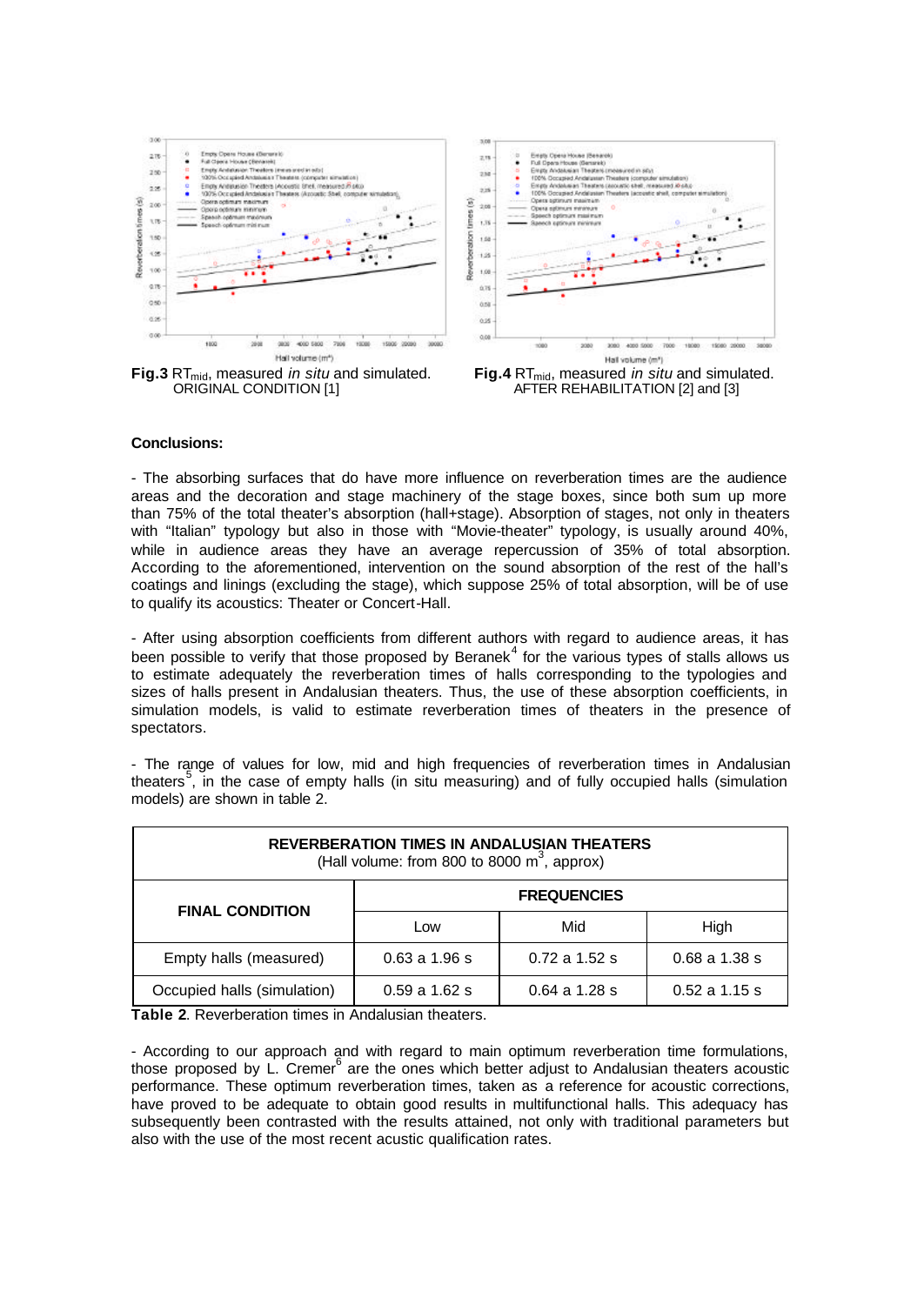### **3. SOUND DISTRIBUTION**

In León *et al.* (2000) the data intake system for sound distribution was presented. Figure 5 is included as an abstract of the study, in which the measured sound field (with and without acoustic shell) in 3 representative theaters (of increasing volume) is compared with the classical theory and Barron and Lee's<sup>7</sup> theory.



**Fig.5** Sound distribution WITH and WITHOUT acoustic shell. Global levels.

## **Conclusions:**

- It is verified the validity of the affirmation that, to attain homogeneity in the sound field, the audience areas in this kind of theaters should be distributed as homogeneously as possible, since they constitute the areas with higher relative absorption in the halls<sup>8</sup>, taking into account that they suppose an average 60% of total absorption. This characteristic is common to both typologies approached: "Italian" theaters and Movie-theaters.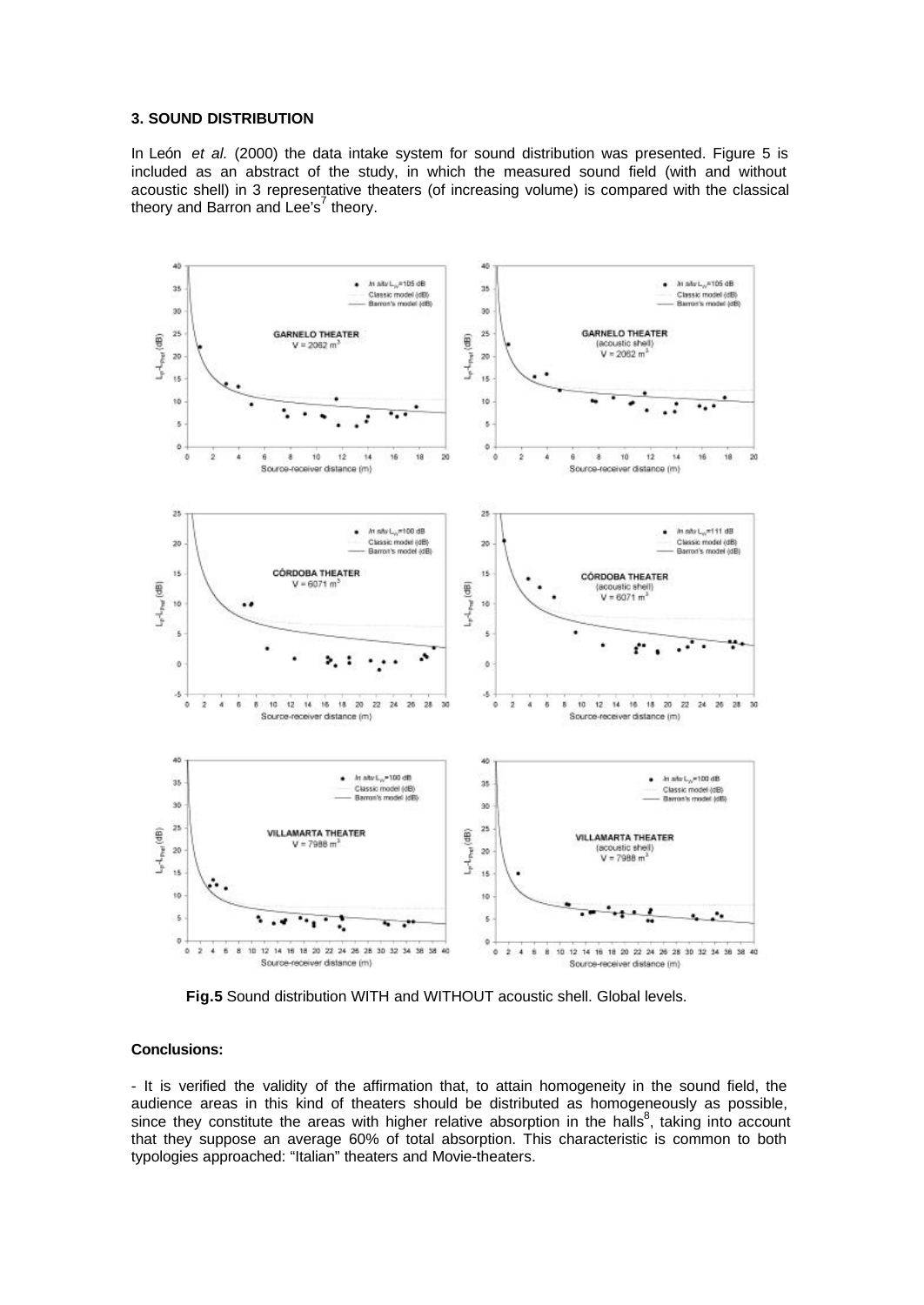- The detailed analysys of the ecograms obtained by means of simulation models show that, in order of importance, the walls that do have more influence on sound reflections whithin the halls are the following: [1] Ceilings: They are the surfaces with higher repercussion with regard to reflection of sound waves. Regardless of the theater typology, ceilings receive an average 25% of the total hall reflections, mainly ceilings on top of stall pits. [2] Side walls: they have an average 20% incidence. In traditional theaters, with an "Italian" arrangement, side walls reflect 15% of sound waves, while in the "Movie-theater" typology higher results are obtained (23%).

- In both analyzed typologies, bottom walls have an average 6% repercussion on total reflections produced inside the halls.

- Acoustic shells increase the number of reflections within the halls an average 35%, since they considerably reduce those lost within the stage space.

- Barron and Lee's revised sound field theory happens to be more appropiate than the classical prediction model of sound level in this kind of halls. Anyway, even values measured in situ tend to be below those obtained by means of their algorithm.

#### **4. INTELLIGIBILITY**

To analyze intelligibility RASTI index has been represented in all theaters, not only in their original condition but also after rehabilitation. Both existing typologies in the sample have been distinguished: "Italian" theaters (with a bell-shape or horseshoe layout) and "Movie-theaters".

In the same way, and with the purpose to study in depth the influence of the spectator position and with regard to the capability of understanding speech delivered from the stage, an average of measuring spots in each of the following 6 areas has been made: [1] Stall Pit (fig.6), [2]  $1<sup>st</sup>$ Level Amphitheaters, [3] 2<sup>nd</sup> Level Amphitheaters, [4] Ground Floor Side Pits, [5] 1 <sup>st</sup> Level Boxes (fig.7), and [6]  $2^{nd}$  Level Boxes.





#### **Conclusions:**

- Comparison of intelligibility values<sup>9</sup> measured in situ and by means of computer simulation do not show great differences, even though those measured in situ tend to be 3% higher than the latter.

- Intelligibility values estimated when halls were full with spectators are slightly superior (3.5%) to those simulated in empty halls, and very close to those measured in situ when empty. That is: the influence of spectators on the speech intelligibility is minimum, assuming acceptable conditions of background noise.